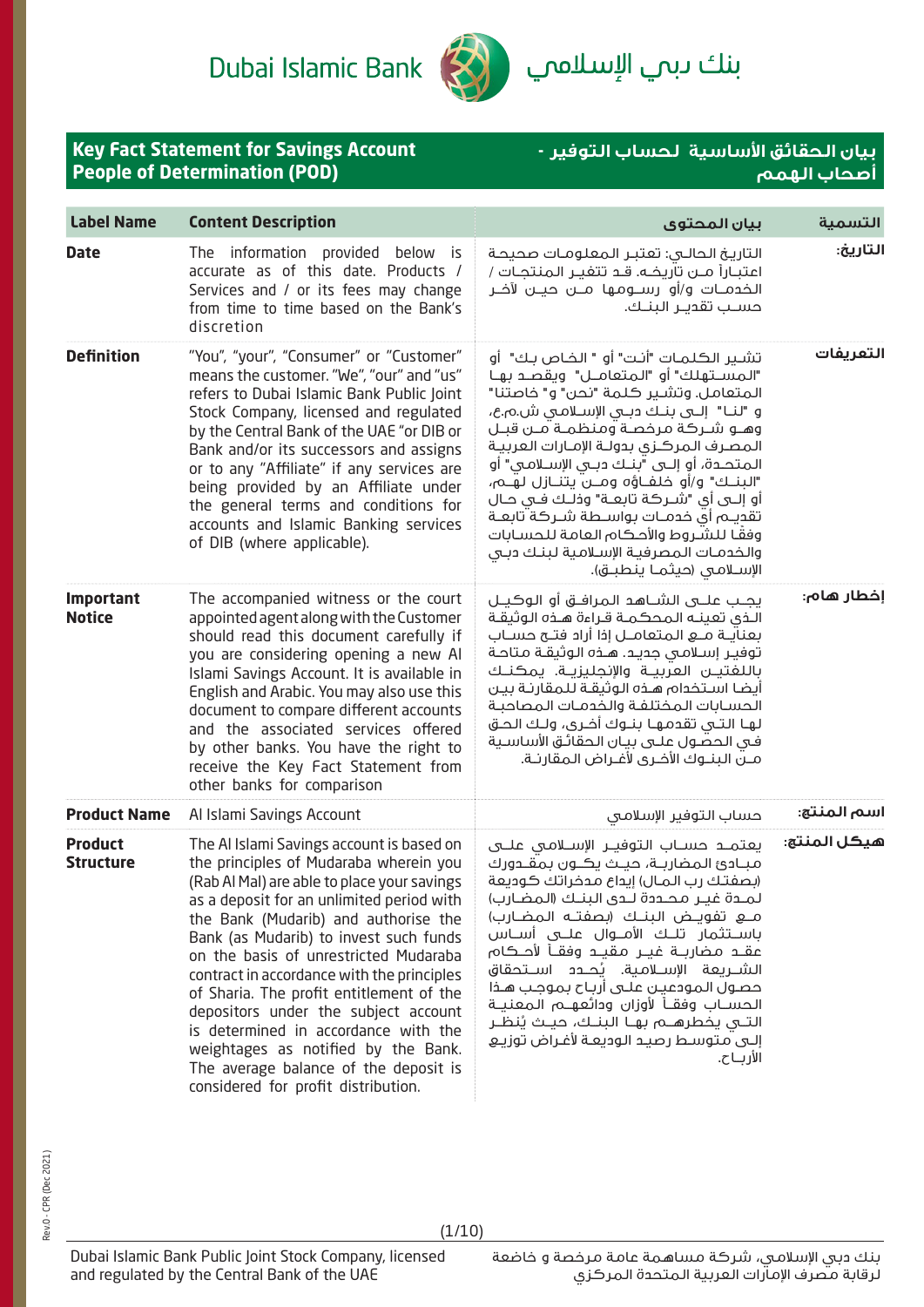

|                                                     | The net profits shall be distributed<br>amongst the depositors according to their<br>respective weightages in the invested<br>funds. The Bank, as (Mudarib), shall be<br>entitled to an agreed percentage of the<br>realised net profit of the depositors.<br>In case of any loss, the depositor (Rab Al<br>Mal) shall bear a loss pro-rated against<br>its share in the Mudaraba.                                                                                                                                                                                                                                                                                                                           | يـوزع صافـى الأربـاح فيمـا بيــن المودعيــن<br>وفقــأ لأوزان وديعــة كـل واحــد مـنـهـــم فــي<br>المضـارب) الحصــول علـــى نســبة مئويــة<br>متفــق عليهــا مــن صافــي الأربــاح الـمحققــة<br>الخاصــة بالـمـودعيــن.<br>في حال حدوث أي خسائر، فسوف يتحمل<br>المـودع (رب المـال) مـن الخسـارة مـا<br>يتناسب مــــو مقــدار حصتــه فـــى الـمضاربــة.                                                                                                                                                                                                                                                                                                                                                                                                                      |                           |
|-----------------------------------------------------|--------------------------------------------------------------------------------------------------------------------------------------------------------------------------------------------------------------------------------------------------------------------------------------------------------------------------------------------------------------------------------------------------------------------------------------------------------------------------------------------------------------------------------------------------------------------------------------------------------------------------------------------------------------------------------------------------------------|------------------------------------------------------------------------------------------------------------------------------------------------------------------------------------------------------------------------------------------------------------------------------------------------------------------------------------------------------------------------------------------------------------------------------------------------------------------------------------------------------------------------------------------------------------------------------------------------------------------------------------------------------------------------------------------------------------------------------------------------------------------------------|---------------------------|
| <b>Product</b><br><b>Description</b>                | The AI Islami Savings Account is a Sharia<br>Compliant account with convenience and<br>access to funds and at the same time an<br>opportunity to earn a competitive profit.                                                                                                                                                                                                                                                                                                                                                                                                                                                                                                                                  | حساب التوفير الإسلامي هـو حسـاب بنكـي<br>متوافق مـع الشـريعة الإسلامية مـع سـهولة<br>الوصــول إلـــى الأمـــوال ويوفــر فــى نفــس<br>الوقت فرصة للحصول علـى أربـاح تنافسـية.                                                                                                                                                                                                                                                                                                                                                                                                                                                                                                                                                                                                | وصف المنتج:               |
| <b>Account</b><br>operation                         | Accounts can be opened for an individual.                                                                                                                                                                                                                                                                                                                                                                                                                                                                                                                                                                                                                                                                    | يمكـــن فتـــح هــــخا النــــوع مــــن الـحســــابات<br>للأفـراد.                                                                                                                                                                                                                                                                                                                                                                                                                                                                                                                                                                                                                                                                                                           | تشفيل<br>الحساب:          |
| <b>Requirements</b><br>to open an<br><b>Account</b> | • Account opening application<br>and<br>Conditions<br><b>Terms</b><br>and<br>• FATCA and CRS Declaration signed at<br>the time of application.<br>• Valid Emirates ID<br>• Valid Passport<br>• Source of Funds and Proof of Income<br>such as Salary Certificate or Trade<br>License or any other source of income<br>• Proof of Physical Residential Address<br>such as Utility Bill or any other document<br>• For (Shaatir) Savings accounts being<br>opened for Minors (Below the age of<br>18), the Guardian/Parents' consent<br>and ID documentation are required<br>along with the Minor's.<br>All documents provided must be valid for<br>a period of at least 30 days at the time<br>of application | طلب فتح الحساب والشروط والأحكام.<br>• إقرار قانون الامتثال الضريبى للحسابات<br>الأجنبية ومعايير الإبلاغ الموحدة FATCA<br>تقديـم الطلـب.<br>• بطاقة هوية إماراتية سارية الصلاحية.<br>• جواز سفر ساري الصلاحية.<br>•     بيان مصدر الأمـوال أو دليـل علــى مصدر<br>الدخــل، مـثــل شـــهادة الـراتــب أو رخصــة<br>تجاريــة أو أي مصــدر آخــر لـلـدخــل.<br>• دليل على عنوان محل الإقامة الفعلى مثل<br>فواتيـر الــفـــــوت أو أيـــة مـســـتنـــدات أخـــرى.<br>• بالنسبة لفتح حسابات التوفير للقصر<br>تحـت ســن 18 عــام (حســاب شــاطر<br>للتوفيــر)، تقـــدم مـوافقــة ولـــى الأمـــر/<br>الوالدين والمستندات الثبوتية خاصتهم<br>يجــب أن تڪــون جميـــع الـمســتنـدات<br>المقدمـة سـارية المفعـول لمـدة 30 يـوم<br>علـــى الأقـــل مــــن تاريــــخ تقديـــم الـطلـــب. | متطلبات فتح<br>الحساب     |
| <b>Cooling-off</b><br><b>Period</b>                 | customer<br>understands<br>The<br>that<br>this transaction requires immediate<br>implementation and hence the customer<br>agrees to waive the Cooling-off option<br>for the transaction to occur.                                                                                                                                                                                                                                                                                                                                                                                                                                                                                                            | يقــر الـمـتعامـــل ويوافـــق علــــى ان هــــذه<br>المعاملــة تتطلـب التنفيــذ الفــورى و عليـه<br>يقـر المتعامــل و يوافــق علـــى اعفــاء الـبنــك<br>مــن المطالبــة بخيــار فتــرة إنهــاء الشــراء.                                                                                                                                                                                                                                                                                                                                                                                                                                                                                                                                                                    | فترة إلفاء<br>الشراء      |
| <b>Balance/</b><br><b>Deposit</b><br>requirement    | • The account can be opened without<br>any balance, however if your average<br>monthly balance in the account<br>falls below AED 3,000, a monthly<br>maintenance fee of AED 26.25 is<br>applicable.<br>• There is no balance requirement for<br>Shaatir Savings accounts opened for<br><b>Minors</b><br>In case the deposited amount (on any<br>day) in this account is less than a specified<br>limit then the account shall be treated as<br>a current account and will not be entitled<br>to participate in the generated profits.                                                                                                                                                                        | •   يمڪــن فتــح الـحســاب بـــدون إيـــداع أي<br>رصيـد، ومـــع ذلــك إذا كان متوســط<br>رصيدك الشهرى أقل مـن مبلـغ 3000<br>درهــــم إماراتـــى فســـيتم احتســـاب<br>رســـوم شــــهـرية لإدارة الـحســـاب بـواقـــع<br>26.25 درهـــم.<br>• ليـس هنالـك شــروط خاصـة بالرصيــد<br>بالنسـبة لفتــــ مســاب توفيـــر (شـــاطر)<br>للقصر .<br>الحســاب أقــل مــن الحــد الـمَعيّــن فســوفّ<br>يعامــل الحســاب كحســاب جــارى ولـــن<br>يسـتحق الحصـول علــى أى جـزء مــن الأربـاح<br>المحققــة.                                                                                                                                                                                                                                                                              | متطلبات<br>الرصيد/الوديعة |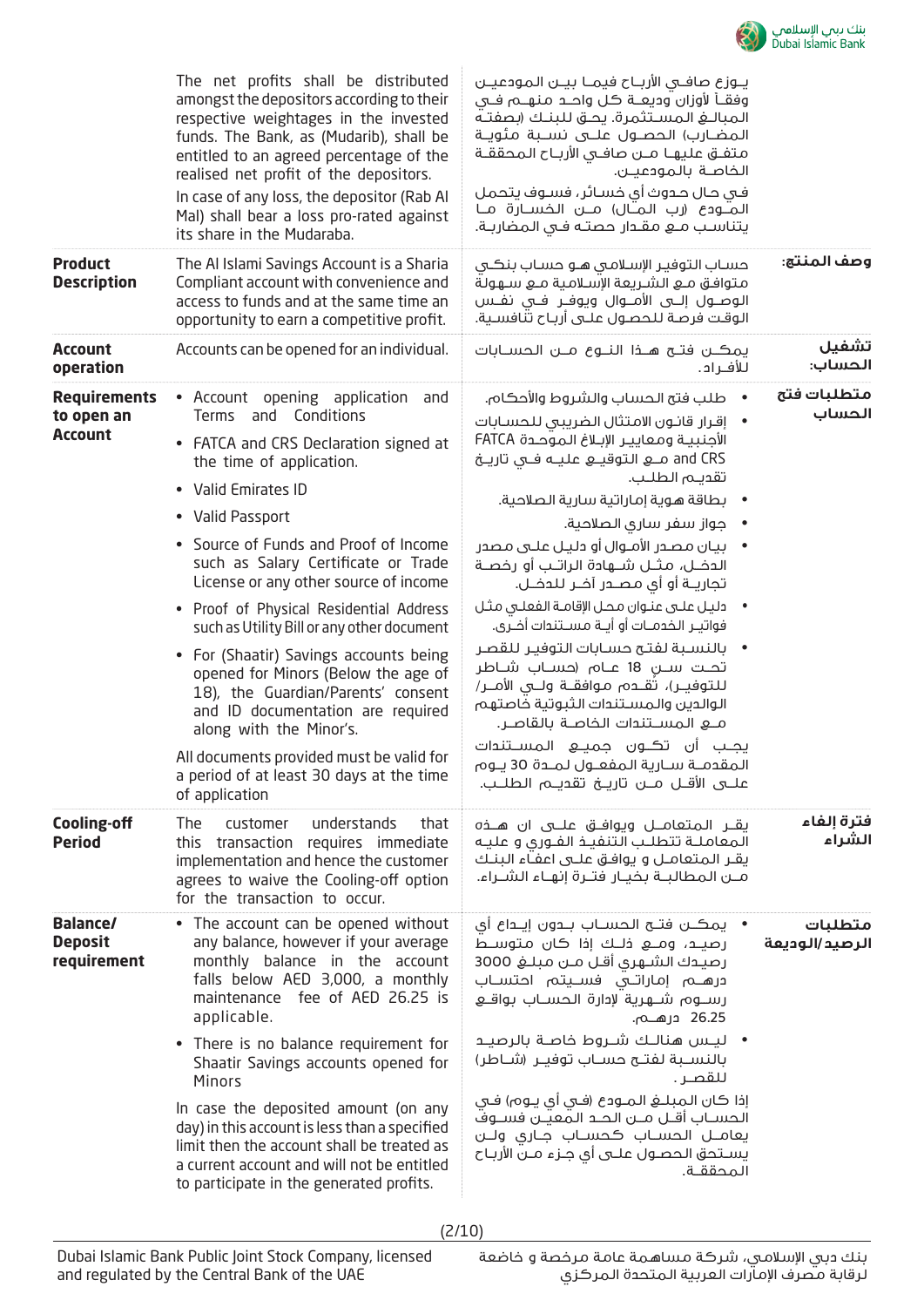

| <b>Exemption</b><br>of Monthly<br><b>Maintenance</b><br><b>Fee</b>           | You are eligible from exemption of the<br>monthly maintenance fee in case you<br>fulfil one of the below criteria:<br>. You have an active Wakala/Fixed<br>Deposit product with DIB. The account<br>linked to deposit is eligible for the fee<br>waiver only.<br>• Customers under priority segments<br>such as Aayan and Wajaha are also<br>exempted and eligible for the fee<br>waiver.                                                                                                                                                                                                                                                                     | يحق لك الحصول علـى إعفـاء من الرسـوم<br>الشـــهرية لإدارة الـحســـاب فـــى حــال الـوفــاء<br>بأحد المعياريـن التالييـن:<br>•     إذا كان لديك وكالـة الاسـتثمار بالتجزئـة<br>/ وديعة ثابتة لـدى بنـك دبـى الإسلامـى.<br>يســتحق الحســاب المرتبــط بالوديعــة<br>فقـطالحصـول علــى إعفـاء مــن الرســوم.<br>• يســتثنى أيضــأ الـمتعامـلـــون ضمــن<br>الشـــرائح ذات الأولـويــة مـثـــل أعيــان<br>ووجاهـــة ويحـــق لـهـــم الـحصـــول علــــى<br>إعفـاء مــن الرســوم.                                                                                                        | الإعفاء من<br>رسوم إدارة<br>الحساب<br>الشهرية                |
|------------------------------------------------------------------------------|---------------------------------------------------------------------------------------------------------------------------------------------------------------------------------------------------------------------------------------------------------------------------------------------------------------------------------------------------------------------------------------------------------------------------------------------------------------------------------------------------------------------------------------------------------------------------------------------------------------------------------------------------------------|------------------------------------------------------------------------------------------------------------------------------------------------------------------------------------------------------------------------------------------------------------------------------------------------------------------------------------------------------------------------------------------------------------------------------------------------------------------------------------------------------------------------------------------------------------------------------------|--------------------------------------------------------------|
| <b>Eligibility</b>                                                           | According to the regulations and<br>instructions of the Central Bank, you may<br>open an Al Islami Savings account if you<br>are a UAE national or a legal resident/<br>non-resident in the UAE,                                                                                                                                                                                                                                                                                                                                                                                                                                                              | يجـــوز لـــك فتــــح حســـاب الـتوفيـــر الإســــلامــى<br>إذا كنــت مـواطــن إمـاراتــي أو مـقيم/غيــر<br>مقيـم فـي دولـة الإمـارات بتثنـكل قانونـي،<br>وذلــك وفقّــا للـوائــح وتعليمــات الـمصــرفَ<br>المركـزى.                                                                                                                                                                                                                                                                                                                                                              | الأحقية                                                      |
| <b>Debit card</b><br>facility /<br><b>Electronic</b><br>banking<br>Services. | P.O.D will not get such services or any<br>other services that require Sight &<br>Hearing senses unless they have P.O.A.                                                                                                                                                                                                                                                                                                                                                                                                                                                                                                                                      | لــن يحصــل أصحــاب الـهمـــم علـــى تلــك<br>الخدمــات أو أيــة خدمــات أخــرى تحتــاج إلـــى<br>استخدام حاستی البصر و السمع ما لـم<br>يڪوڻــوا مـتمـتعيـــن بـهاتيـــن الحاســـتين او<br>توفـر وكالــة قانونيــة لطـرف ثالــث.                                                                                                                                                                                                                                                                                                                                                   | تسهيلات<br>بطاقة الخصم/<br>الخدمات<br>البنكية<br>الإلكترونية |
| <b>Currencies</b><br><b>Available</b>                                        | The list of currencies offered are as<br>follows: < Actual Value to be picked up<br>from the system>                                                                                                                                                                                                                                                                                                                                                                                                                                                                                                                                                          | فِيمـا يلـــى قائمــة بالعمــلات المعروضـة:<br>(تأخـــذ الـقـيمـــة الـفعـلـيــة مــــن الـنـظــام).                                                                                                                                                                                                                                                                                                                                                                                                                                                                               | العملات المتاحة                                              |
| <b>Manager's</b><br>cheque and<br><b>Demand Draft</b>                        | You may apply for a Manager's cheque and<br>Demand draft from any DIB branch. The<br>services are provided for a fee, covered in<br>the Bank's Schedule of Charges.<br>Please see the details of the charges<br>and fees on the Bank's website https://<br>www.dib.ae/schedule-of-charges                                                                                                                                                                                                                                                                                                                                                                     | يجــوز لــك الـتقــدم لأى فــرع مــن فــروع بنــك<br>دبــى الإســـلامـى للـحصــول علـــى شــيك<br>مصـُدق أو حوالــة تدفــع عنــد الـطلــب. تقــده،<br>تلك الخدمـات نظيـر رسـوم وفـق مـا هـو<br>وارد فــى جــدول رســوم الـبنــك.<br>يرجــى الاطــلاع علـــى تفاصيــل الـرســـوم<br>والأتعاب علـى الـموقـع الإلكـترونـى لـلبنـك:<br>.http://dib.ae/schedule-of-charges                                                                                                                                                                                                              | الشيكات<br>المصدقة<br>والحوالات التى<br>تدفع عند الطلب       |
| <b>Branch Teller</b><br>transactions                                         | You are entitled to six (6) free teller<br>transactions in any Dubai Islamic<br>Bank branch in a calendar month. This<br>includes cash/cheque deposit and cash<br>withdrawal transactions. Any additional<br>transactions will be charged AED 10.50<br>per additional transaction in a month.                                                                                                                                                                                                                                                                                                                                                                 | يحق لك إجراء ست (6) معامـلات مجانية لدى<br>الصرافيــن فــى أى فــرع مــن فــروع بنــك دبــى<br>الإســلامـى كـل شــهر. يشــمل ذلـك عمليـات<br>الإيـــداع النّـقدي/بشـــيكات والـســـحب الـنـقـــدى.<br>بالنسـبة لأى معامــلات إضافيــة فســوف يتــمَ<br>احتســاب رسّــوہ قدرهــا 10.50 درهـــم عــن<br>كل معاملــة إضافيــة فــي أي شــهر.                                                                                                                                                                                                                                          | المعاملات لدى<br>صرافي الفروع                                |
|                                                                              | <b>Profit Payment</b> 1. The profit on the Al Islami Savings<br>Account is paid based on the profit<br>announced on a quarterly basis.<br>2. The profit is calculate based on the<br>average monthly balance in the<br>account.<br>3. No profit is calculated for a month,<br>if the minimum balance during the<br>month drops below AED 1,000/-<br>4. No profit is calculated for a month<br>if there are more than 1 withdrawal<br>transactions done per month (Teller).<br>In the cases mentioned under number 3<br>and 4 above, the account shall be treated<br>as a current account and will not be entitled<br>to participate in the generated profits. | 1.     تُدفـــع  أربـــاح  حســـاب الـتوفيـــر  الإســـلامــى<br>بحسب الأرباح التى تعلـن بشـكل ربـع<br>سـنوی.<br>2.  تحســب الأربــاح بنـــاء علـــى الـمـتوســـط<br>الشـــهرى للرصيـــد الـمـوجـــود فــى<br>الحساب.<br>3.  لــــن تُحتســـب أيـــة أربـــاح فـــى أي شــــهـر<br>ينخفـض فيــه الـحـد الأدنــى لـلرصيــد عــن<br>4.   لـن تُحتسـب أيـة أربـاح فـى أى شـهر تتـم<br>فيه أكثر مـن معاملـة واحدة للسـحب<br>(عنـد الصـرّاف).<br>فـى الـحالـتيــن 3 و4 أعــلاه، يعامــل الـحســاب<br>كحسـاب جـارى دون أى اسـتحقاق لـلحصـول<br>علـــى جــزء مــنّ الأربــاح آلـمـحققــة. | دفع الأرباح                                                  |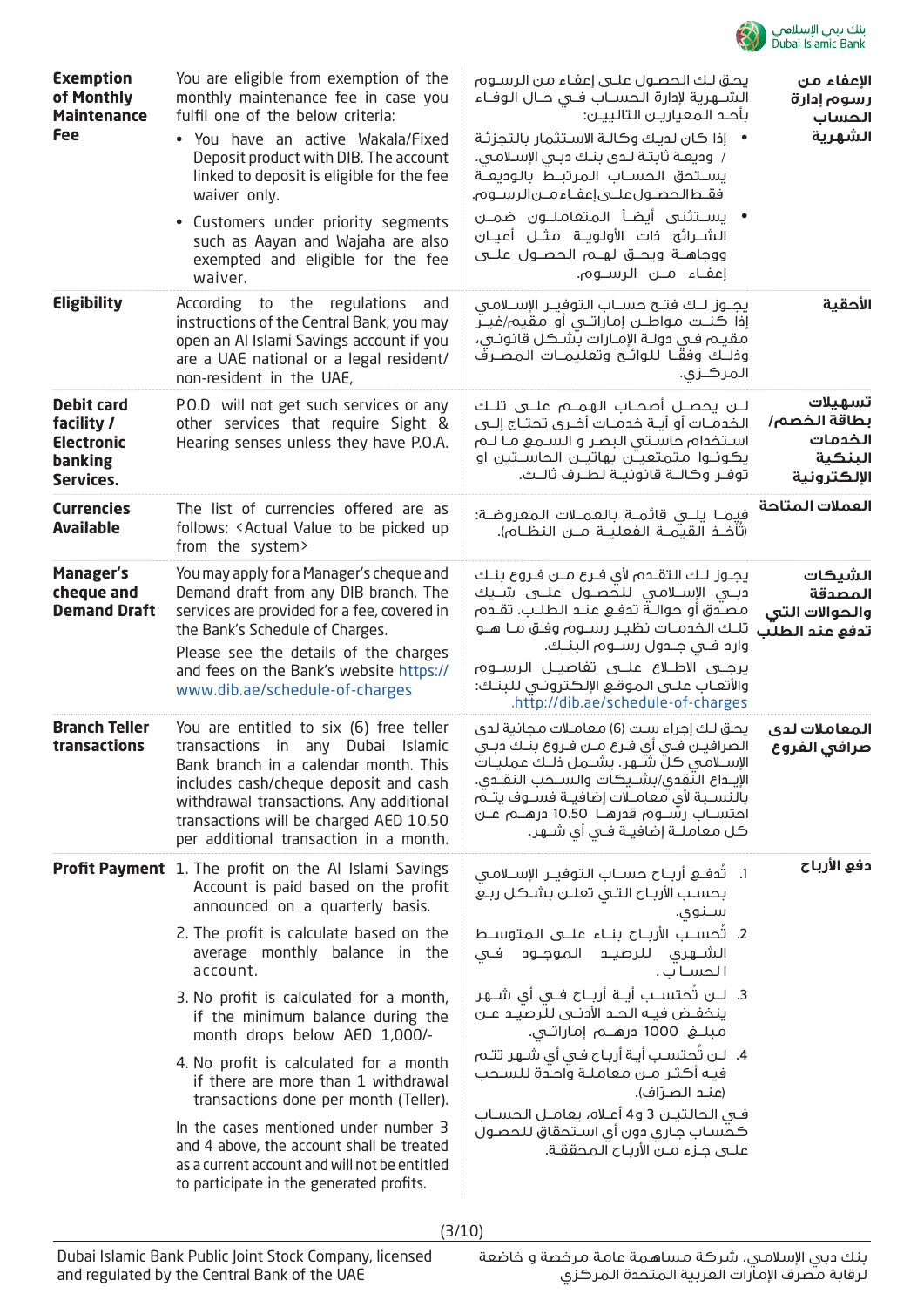

| <b>Deposit</b><br>weightage and<br><b>Mudarib share</b><br>of profit | <b>Weightage:</b><br><b>Al Islami Savings Accounts:</b><br>• AED (UAE Dirhams) - 14%<br>• USD (USD Dollars) - 11%<br>• GBP (Pounds Sterling) - 11%<br>• EUR (Euro) - 9%<br>• SAR (Saudi Riyal) - 4%<br>• QAR (Qatari Riyal) - 3%<br>• CAD (Canadian Dollars) - 4%<br><b>Shaatir - Children's Savings Accounts:</b><br>• AED (UAE Dirhams) - 36%<br>Mudarib share of profit: 90%                                                                                                                                                                                                                                                                                                                                                                                                                                                                                                                                                                                                        | الأوزان<br>حسابات التوفير الإسلامية:<br>بالدرهم الإماراتي: 14%<br>بالدولار الأمريكي: 11%<br>بالجنيه الاسترلينى: 11%<br>باليورو: 9%<br>بالريال السعودي: %4<br>بالريال القطرى: %3<br>بالدولار الكندى: 4%<br>حسابات شاطر للتوفير للأطفال:<br>بالدرهم الإماراتي: %36<br>حصة المضارب في الأرباح: %90                                                                                                                                                                                                                                                                                                                                                                                                                                                                                                                                                                                                                                               | أوزان الوديعة<br>وحصة المضارب<br>في الأرباح |
|----------------------------------------------------------------------|----------------------------------------------------------------------------------------------------------------------------------------------------------------------------------------------------------------------------------------------------------------------------------------------------------------------------------------------------------------------------------------------------------------------------------------------------------------------------------------------------------------------------------------------------------------------------------------------------------------------------------------------------------------------------------------------------------------------------------------------------------------------------------------------------------------------------------------------------------------------------------------------------------------------------------------------------------------------------------------|-----------------------------------------------------------------------------------------------------------------------------------------------------------------------------------------------------------------------------------------------------------------------------------------------------------------------------------------------------------------------------------------------------------------------------------------------------------------------------------------------------------------------------------------------------------------------------------------------------------------------------------------------------------------------------------------------------------------------------------------------------------------------------------------------------------------------------------------------------------------------------------------------------------------------------------------------|---------------------------------------------|
| <b>Statement of</b><br>account                                       | Account statements will be sent to you<br>periodically through regular post. Adhoc<br>statements can be requested for at<br>the branch, for a fee of AED 26.25 (per<br>request).                                                                                                                                                                                                                                                                                                                                                                                                                                                                                                                                                                                                                                                                                                                                                                                                       | سترسل كشوفات بالحساب إليك بصورة<br>دوريــة مـــن خــلال البريــد العــادي. يمكــن<br>طلب إصدار كشوفات مخصصة مـن الفـرع<br>مقابـل رسـوم قدرهـا 26.25 درهـم عـن كـل<br>طلب.                                                                                                                                                                                                                                                                                                                                                                                                                                                                                                                                                                                                                                                                                                                                                                     | كشف الحساب                                  |
| <b>Account</b><br><b>Closure</b>                                     | In order to close your account, please<br>visit any Dubai Islamic Bank branch<br>along with your original valid identity<br>document for account closure. The Bank<br>shall perform certain mandatory checks<br>prior to account closure. Any products,<br>services or facilities linked with your<br>account shall automatically be cancelled/<br>deactivated prior to the account closure.<br>The Bank shall notify you 60 days prior<br>to closing of your account(s), unless<br>the account is closed due to the order<br>of the Courts or the instruction of the<br>regulatory authorities.<br>The Bank has the right to close the<br>account(s) according to the Bank's best<br>interest and in accordance with UAE<br>Central Bank's regulations and notices.<br>The account closure shall be done<br>subject always to the UAE Central<br>Bank's regulations and/or guidelines<br>issued from time to time and/or any<br>other applicable laws of the United Arab<br>Emirates. | لإغـــلاق حســـابك يرجـــى زيـــارة أى فــرع مـــن<br>فروع بنك دبى الإسلامى مصطَحباً معك<br>أصل مستنداتك الثبوتية سارية الصلاحية<br>لإغــلاق الحســاب. ســيقوم البنــك بإجــراء<br>بعـض الفحوصـات الإلزاميــة قبــل إغــلاق<br>الحساب. سيتم إلغاء/تعطيل أية منتجات<br>أو خدمــات أو تســهـيلات مـرتبطــة بحســابك<br>تلقائيــاً قبــل إغــلاق الـحســاب.<br>ســوف يخطــرك البنــك قبــل 60 يــوم مــن<br>إغــلاق حســابك (حســاباتك) وذلـك مــا لـــم<br>يُغلــق الحســاب بأمــر قضائــى أو بنــاءُ علـــى<br>تعليمـات الجهـات النظاميــة.<br>يحـــــق للبنـــك إغـــلاق الـحســـاب (الـحســـابات)<br>وفقأ لما تقتضيه مصلحته ووفقا للوائح<br>وإخطـارات المصـرف المركــزى بدولــة<br>الإمـــارات العربيـــة الـمتحـــدة.<br>يخضع إغلاق الحسابات بشكل دائـم إلــى<br>الأنظمــة و/أو التوجيهــات الإرشـــادية لـلبنــك<br>المركزي بدولـة الإمـارات والتـي تصـدر مـن<br>حيـــن لآخــر و/أو الـقوانيـــن الأخــري الـمعمـــول<br>بهـا فـى الدولـة. | إغلاق الحساب                                |
| <b>Additional</b><br><b>services</b><br>offered                      | The following are additional services<br>available with an Al Islami Savings<br>account:<br>• Direct Debit Setup and Cancelation<br>International<br>domestic<br><b>Funds</b><br>Transfer to selected countries<br>Deposit Advice generation for<br>customers with Investment and<br>Wakala<br>Deposits                                                                                                                                                                                                                                                                                                                                                                                                                                                                                                                                                                                                                                                                                | تتوفـر الخدمــات الإضافيــة التاليــة ضمــن<br>حســاب الـتوفيــر الإســلامـى:<br>•    ضبط إعدادات الخصم المباشر وإلغاءه.<br>• تحويــل الأمـــوال الـمحليــة دوليــأ إلـــى<br>البلـــدان الـمـختــارة.<br>•   إصـدار إشــعار بالإيــداع للـمتعامليـــن مــن<br>أصحــاب الاســـتثمارات والـودائــــع بنظــام<br>الوكالـة.                                                                                                                                                                                                                                                                                                                                                                                                                                                                                                                                                                                                                      | الخدمات<br>الإضافية<br>المقدمة              |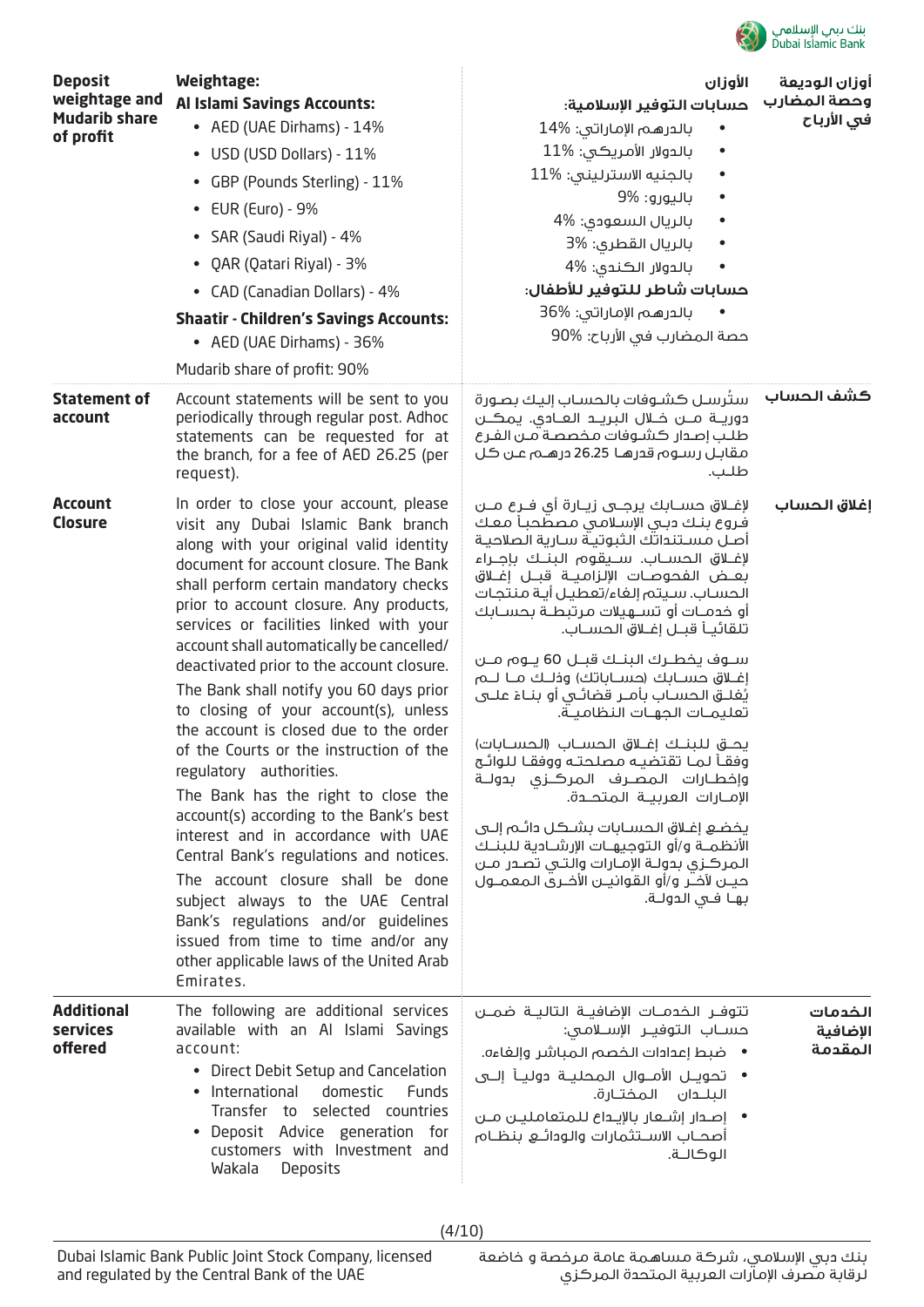

- Request for a SWIFT advice after Funds transfer
- Stopping of Remittance/Funds Transfer
- Standing order setup, amendment and cancelation.
- Copies requested of old documents
- Certificates issued to customers as per their request.
- A/C title change.
- Issuance of MCK and DD.
- Internal fund transfer
- There is no "cooling-off" period offered for the above services.
- The fees and charges for the above services are available on the website at the following link: https://www.dib.ae/schedule-ofcharges.
- **Key Terms & Conditions** • Customer should be accompanied with a witness from his side (For Blind.)
	- Customer should be accompanied with appointed person from court. (For Blind Deaf/Blind Mute)
	- In the event of the Customer's death, his/her account shall be frozen and no amount whatsoever available in the Customer name held by the Bank shall be paid to the Customer heirs or their attorney unless there is an official request from the competent court addressed to the Bank to that effect. The Bank shall not be obliged to freeze the account before the date on which it has been formally notified of the death in writing
	- In case of insufficient balance in your account, outstanding fees and charges will be kept under "Track receivable" which will be recovered once the account has been funded
	- Non-compliance with the Bank's T&Cs can lead to closure of the Account
	- Profit rate quoted at the time of account opening is indicative and subject to change based on the performance of the investment.
- طلــب إشــعار بحــوالات الســويفت بعــد تحويــل الأمــوال.
	- وقف الحوالات/تحويل الأموال.
- ضبــط إعــدادات أوامــر التحويــل الدائمــة وتعديلهــا وإلغائهــا.
	- طلب نسخ من المستندات القديمة.
- إصـدار شـهادات إلـى المتعامليـن حسـب الطلــب.
	- تغيير اسم الحساب.
- إصــدار شــيكات مصدقــة وحــوالات عنــد الطلــب.
	- تحويل الأموال داخلياً.
- لا توجــد فتــرة فاصلــة بيــن تاريــخ الطلــب ووقــت التنفيــذ فيمــا يخــص الخدمــات أعــلاه.
- تتوفر تفاصيل رسوم وتكاليف الخدمات أعـلاه علـى الموقـع الإلكترونـي التالـي: https://www.dib.ae/schedule-of charges
- **الشروط واحكام الرئيسة**
- يجـب أن يصحـب المتعامـل شـاهد مـن طرفــه (بالنســبة للمكفوفيــن).
- يجــب أن يصحــب المتعامــل شــخص معيـن مـن المحكمـة (بالنسـبة للصـم المكفوفيــن والبكــم المكفوفيــن).
- فـي حالـة وفـاة المتعامـل، يتـم تجميـد حســابه ولــن تُدفــع أي مبالــغ أيــاً كانــت تحــت اســم المتعامــل لــدى البنــك إلــى ورثــة المتعامــل أو وكلائــه مــا لــم يكــن هنــاك طلــب رســمي صــادر عــن المحكمــة المختصــة وموجــه إلــى البنــك بهــذا الشــأن. لــن يكــون البنــك ملزمــاً بتجميــد الحســاب قبــل تاريــخ إخطــاره رســمياً بصــورة كتابيــة بوفــاة المتعامــل.
- فــي حــال عــدم كفايــة الرصيــد فــي حســابك، فســيتم وضــع الرســوم والتكاليــف المســتحقة غيــر المســددة تحــت خانــة "المبالــغ مســتحقة القبــض الخاضعـة للتتبـع" ليتـم اسـتردادها فـور إيــداع أمــوال فــي حســابك.
- يمكـن أن يـؤدي عـدم الامتثـال لشـروط وأحــكام البنــك إلــى إغــلاق الحســاب.
- يعتبـر معـدل الأربـاح المعلـن فـي وقـت فتـح الحسـاب معـدل استرشـادي فقـط، ويخضــع هــذا الـمعــدل للـتغييـــر بنــاءً علــى أداء الاســتثمارات.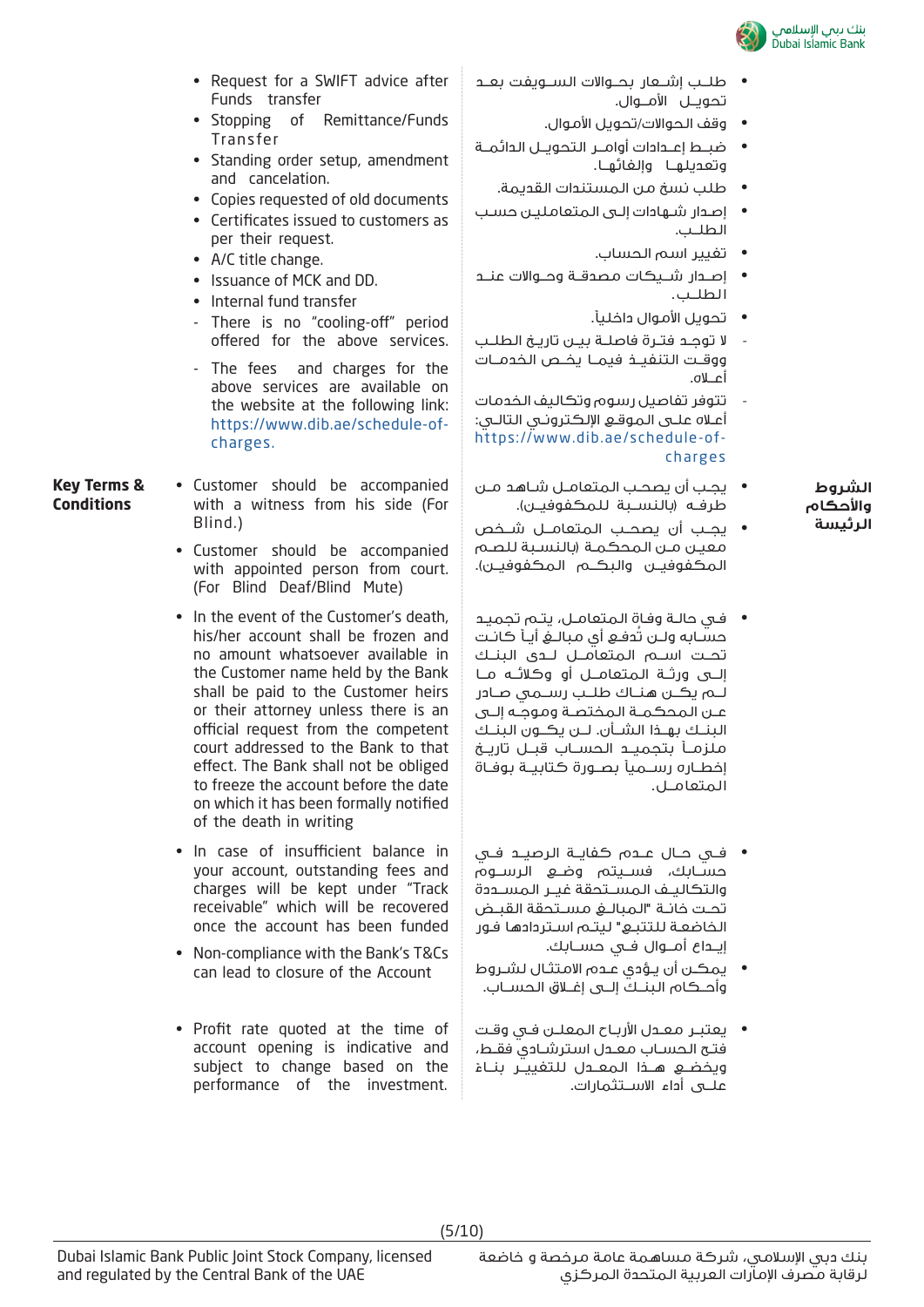

• يتحمــل المتعامــل جميــع المخاطــر

|                                             | associated with the Investment<br>(which shall include, for the avoidance<br>of doubt, the risk of the partial or<br>total loss of the Investment Amount)<br>except those risks and actual losses<br>(not to include any opportunity costs<br>or funding costs) resulting from the<br>Bank's willful misconduct or gross<br>negligence or breach of its obligation<br>under the Agreement.<br>• Governing law and Jurisdiction of                                                                                                                                                                                                                                                                                                                                                                                                                                                                                                                                      | المصاحبــة للاســتثمار (ويشـــمل ذلــك<br>تجنبــأ لأي شـــكـوك: مـخاطــر الـخســارة<br>الكليــة أو الجزئيــة لـمبلــــغ الاســـتثمار)<br>باسـتثناء المخاطـر والخسـائر الفعليـة<br>(دون أن يشـــمـل ذلــك أيــة تكـاليــف<br>للفـرص الضائعـة آو تكاليـف للتمويـل)<br>الناتجــة عـــن ســـوء الـتصــرف الـمتعمـــد<br>مـــن جانــب البنــك أو الإهمــال الـجســيم<br>مــن جانبــه أو إخلالــه بالـتزامـاتـه الـمـترتبــة<br>بموجب الاتفاقيـة.<br>•    القانــون الـحاكـــم والاختصــاص القضائـــى:                                                                                                                                                                                                                                                                                                                                                                                                                                                                                                                                                                    |                                    |
|---------------------------------------------|------------------------------------------------------------------------------------------------------------------------------------------------------------------------------------------------------------------------------------------------------------------------------------------------------------------------------------------------------------------------------------------------------------------------------------------------------------------------------------------------------------------------------------------------------------------------------------------------------------------------------------------------------------------------------------------------------------------------------------------------------------------------------------------------------------------------------------------------------------------------------------------------------------------------------------------------------------------------|---------------------------------------------------------------------------------------------------------------------------------------------------------------------------------------------------------------------------------------------------------------------------------------------------------------------------------------------------------------------------------------------------------------------------------------------------------------------------------------------------------------------------------------------------------------------------------------------------------------------------------------------------------------------------------------------------------------------------------------------------------------------------------------------------------------------------------------------------------------------------------------------------------------------------------------------------------------------------------------------------------------------------------------------------------------------|------------------------------------|
|                                             | Court: the terms and conditions of<br>this product shall be governed by<br>the federal laws of the UAE and the<br>courts of the Emirate of Dubai shall<br>have non-exclusive jurisdiction to<br>settle any dispute arising out of or in<br>connection with this Agreement and.<br>For avoidance of doubt, the Bank has<br>the right to bring any such dispute<br>in any other relevant jurisdiction.<br>Detailed T&Cs available on the<br>website at the following link:<br>https://www.dib.ae/terms-and-conditions<br>The Bank reserves the right to change<br>the Terms & Conditions later, with a 60-<br>days prior notice.                                                                                                                                                                                                                                                                                                                                         | تخضــع شـــروط وأحـــكام هـــذا الـمنتـــج<br>للقوانيـــن الاتحاديـــة الـمـعـمـــول بهـــا فـــى<br>دولـة الإمـارات العربيـة المتحـدة، وتختـص<br>ويكـــون لـمحاكـــم إمـــارة دبـــى وغيرهــا<br>الافتصاص غيـر الـمصـرى بتســوية أى نــزاع<br>ينشأ عن هذه الوثيقة أو يتعلـق بهـا بقدر<br>عـدم تعــارض هــذه القوانيــن مــع مـبـادئ<br>الشــريعة الإســلامية وفقــا لتفســير لـجنــة<br>الرقابـة الشـرعية الداخليـة فـى بنـك دبـى<br>الإسلامي، وفي حالــة وجــود تعــارض بيــن<br>التفسيرين فإن الـذي يُعتـد بـه هـو مبادئ<br>الشريعة الإسلامية. ولتفادى الشك، يحق<br>للبنك إحالـة أى نـزاع مـن هـذا القبيـل إلـى<br>أى دائــرة قضائيــة مــختصــة أخــرى لـلنظــر<br>فيه.  الشروط والأحكام المفصلة متاحة<br>https://www.dib.ae/terms-and-conditions<br>يحتفـظ البنـك بالحـق فـى تفييـر الشـروط<br>والأحــكـام فيمـــا بعـــد، مــّــن خـــلال تقديـــم<br>إخطــار مســـبق مــدتــه 60 پـــوم.                                                                                                                                                                     |                                    |
| <b>Warning/legal</b><br><b>Consequences</b> | • For Illiterate customer; you may<br>choose to conduct interactions in the<br>presence of your trusted person such<br>as advisor, family member or friend.<br>• You may withdraw from your account<br>once per month. The withdrawn<br>amount shall not participate in the<br>investment during that month. The<br>entire balance shall not participate in<br>investment during the month where<br>the withdrawals exceed one<br>• Please ensure that you report any<br>unauthorized transactions to the<br>Bank on your account within 30<br>business days from the date of<br>sending the account statement.<br>While transferring funds, please<br>verify the currency of transfer.<br>Transfer to/from foreign currency<br>accounts will be in accordance to the<br>rate of exchange prevailing on that<br>day and the Bank shall not be liable<br>for any currency exchange loss as a<br>result of the transfer/movement of<br>the balance from Foreign Currency | •     بالنسبة للمتعاملين ممـن لا يجيـدون<br>القــراءة والـكـتابــة، فيمـكـنـهــم اختيــار<br>التواصــل مـــــو الـمختصيــــن فـــى وجـــود<br>شــخص مـوثــوق مـــن طرفهــم مثــل<br>مستشـار أو فـرد مــن العائلــة أو صديــق.<br>•   يمكنـك الســحب مــن حســابك مــرة<br>واحدة في الشـهر. ولـن يكـون الـمبلـغ<br>المســحوب مشــاركاً فــى الاســتثمارات<br>خـلال ذلـك الشـهر. أمـا فـى حال السـحب<br>لأكثــر مــن مــرة خــلال شــهر واحــد، فـإن<br>كامــل مبلـــغ الرصيــد لــن يدخــل ضمــن<br>الاســتثمار ،ـلال ذلــك الشـــهر.<br>•   يرجــي التأكــد مــن إبــلاغ البنــك عــن<br>أيــة معامــلات غيــر مرخصــة جــرت علـــى<br>حسـابك خـلال 30 يــوم عمــل مــن تاريـخ<br>إرسال كشف الحساب. يرجى التحقق<br>مـــن عملـــة الـتحويــل عنـــد تحويــل<br>الأمـــوال. ســـيجري الـتحويـــل مــن/إلــــي<br>العمــلات الأجنبيــة وفقــأ لســعر الصــرف<br>الســائــد فـــى ذلـــك الـيـــوم ولــــن يــكـــون<br>البنــك مســئولاً عــن أيــة خســارة فــى<br>صـرف العمــلات نتيجــة تحويل/حركــة<br>الرصيد مــن عملــة أجنبيــة إلــى حســاب<br>بعملــة أخــرى. | التحذيرات/<br>العواقب<br>القانونية |

(6/10)

into the account of another Currency.

• Customer shall bear all the risks

بنك دبي الإسلامي، شركة مساهمة عامة مرخصة و خاضعة لرقابة مصرف الإمارات العربية المتحدة المركزي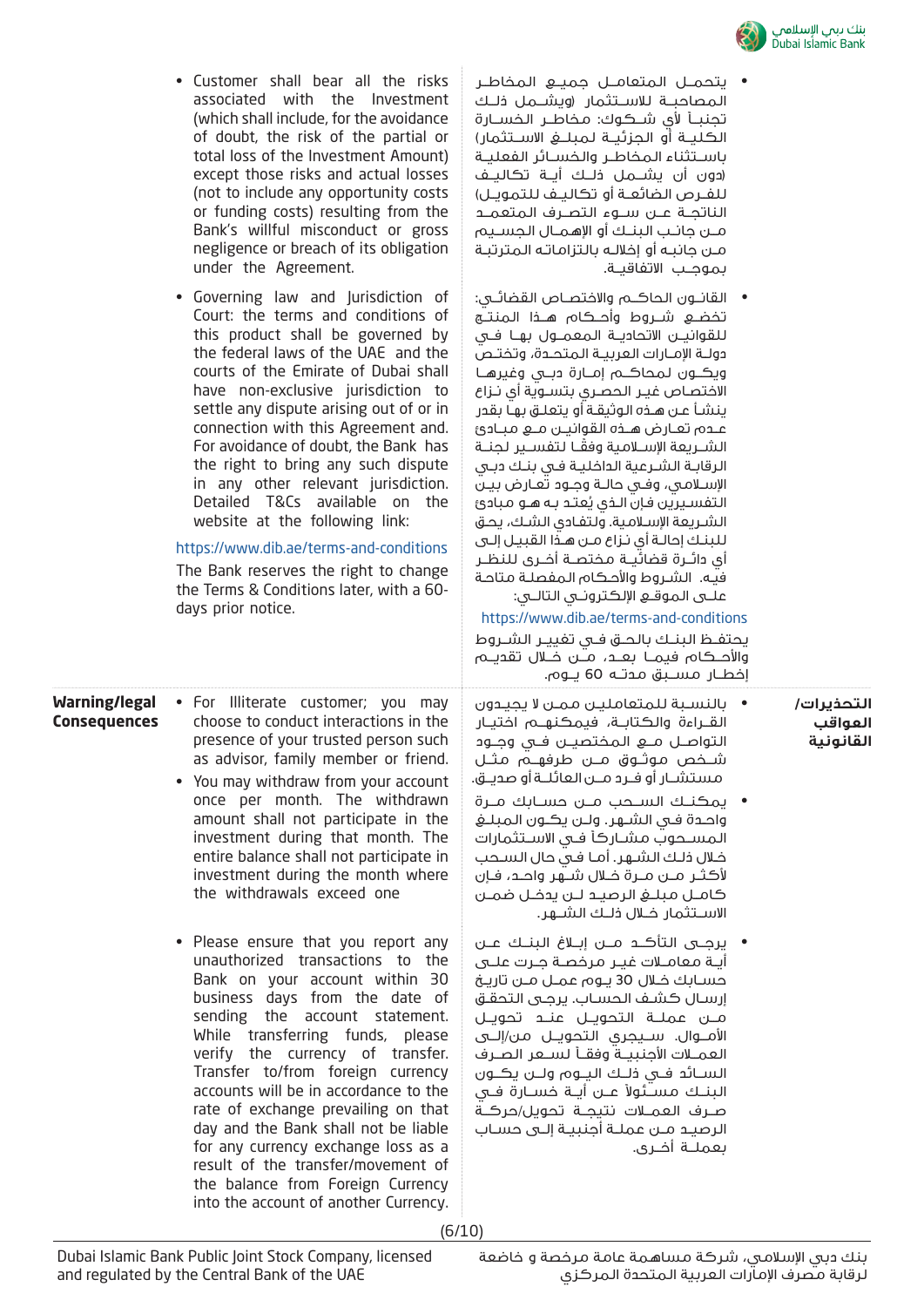

• يمكــن أن يــؤدي عــدم الالتــزام بشــروط وأحـكام البنـك إلـى إغـلاق الحسـاب دون

• يحتفـظ البنـك (بصفتـه المضـارب) بالحـق فــي خصــم نســبة مئويــة محــددة مــن حصــص المــودع وحملــة الأســهم فــي الأربــاح الصافيــة مــن وعــاء الاســتثمار المشــترك قبــل خصــم حصــة المضــارب وذلــك لأغــراض تثبيــت الربــح لصالــح المودعيــن وحملــة الأســهم. تُخصــم هـذه الـمبالــغ ويُحتفــظ بهـا وتــوزع فقــط بموجــب موافقــة مســبقة مــن لجنــة الرقابــة الشــرعية الداخليــة لــدى البنــك.

• يحتفـظ البنـك (بصفتـه المضـارب) بالحـق فــي خصــم نســبة مئويــة محــددة مــن نصيــب المــودع فــي الأربــاح الصافيــة مــن وعــاء الاســتثمار المشــترك بعــد خصــم حصـة الـمضـارب لأغـراض التحــوط ضــد مخاطــر الاســتثمار فقــط لصالــح المودعيــن. تُخصــم هــذه المبالــغ ويُحتفــظ بهــا وتــوزع فقـــط بمـوجــب موافقــة مســبقة مــن لجنــة الرقابــة الشــرعية الداخليــة لــدى البنــك.

• فــي حــال وقــوع أيــة خســائر، يتحمــل المــودع (رب المــال) مــن الخســارة مــا

إخطــار مسـبق بذلـك.

- Non-compliance with the Bank's Terms & Conditions can lead to account closure without any prior notice.
- The Bank, as Mudarib, reserves the right to deduct, a certain percentage of the shares of both depositor and shareholders from the net Profit in the joint investment pool before deducting Mudarib's share, for the purpose of profit stabilization for the benefit of the depositors and shareholders. Such funds shall be deducted, held and distributed only upon prior approval of the Bank's Internal Sharia Supervisory Committee (ISSC).
- The Bank as Mudarib reserves the right to deduct a certain percentage of the net profit from the share of the depositors in the joint investment pool after deducting the Mudarib's share, in order to hedge against investment risk solely for the benefit of the depositors. Such funds shall be deducted, held and distributed only upon the prior approval of the Bank's ISSC.
- In case of any loss, the depositor (Rab Al Mal) shall bear a loss pro-rated against its share in the Mudaraba.

|                                                                                    |                                                                                                                                                                                                                                                                                                                                                                                                                                                                | يتناســب مـــــــــــو حصتـــه فـــى الـمضاربـــة.                                                                                                                                                                                                                                                                                                                                                                                                     |                                       |
|------------------------------------------------------------------------------------|----------------------------------------------------------------------------------------------------------------------------------------------------------------------------------------------------------------------------------------------------------------------------------------------------------------------------------------------------------------------------------------------------------------------------------------------------------------|--------------------------------------------------------------------------------------------------------------------------------------------------------------------------------------------------------------------------------------------------------------------------------------------------------------------------------------------------------------------------------------------------------------------------------------------------------|---------------------------------------|
| <b>Average</b><br>monthly<br><b>Balance -</b><br><b>Calculation</b><br>methodology | The average monthly balance on an<br>account is calculated based on the<br>average of the day-end balance in the<br>account, during each calendar month.                                                                                                                                                                                                                                                                                                       | يتــم حســاب معــدل الرصيــد الشــهري<br>فـي الحســاب بنــاءُ علــي متوســط رصيــدُ<br>الحسّاب في نهايـة اليـوم خـلال كـل شـهر.                                                                                                                                                                                                                                                                                                                        | طريقة حساب<br>معدل الرصيد<br>الشهري   |
| <b>Booking</b><br>channels                                                         | Available through:<br>• Branch, Wealth Management Centre                                                                                                                                                                                                                                                                                                                                                                                                       | متاحة من خلال:<br>•    الفروع ومركز إدارة الثروات.                                                                                                                                                                                                                                                                                                                                                                                                     | قنوات الحجز                           |
|                                                                                    | Fees & Charges Available on the Bank's website at the<br>following link:<br>https://www.dib.ae/<br>schedule-of-charges                                                                                                                                                                                                                                                                                                                                         | متاحــة علـــى الـموقـــع الإلـكـترونــي لـلبنــك:<br>https://www.dib.ae/schedule-of-charges                                                                                                                                                                                                                                                                                                                                                           | الأتعاب<br>والرسوم                    |
| <b>Historical</b><br><b>Profit Rates</b>                                           | Available through the sales staff at any<br>DIB branch                                                                                                                                                                                                                                                                                                                                                                                                         | متاحـة مــن خــلال مـوظفــي الـمبيعــات فــى<br>أى فـرع مــن فـروع بنــك دبــُى الإســلامـى.                                                                                                                                                                                                                                                                                                                                                           | المعدلات<br>التاريخية للأرباح         |
| <b>Dormancy &amp;</b><br><b>Unclaimed</b><br><b>Balances</b>                       | • Any individual account shall<br>be<br>classified as "Dormant" if:<br>» There have<br>been no financial<br>(withdrawals<br>transactions<br><b>or</b><br>deposits), other than transactions<br>initiated by the Bank (such as profit<br>and charges posted by the system<br>or manually) for a period of 1 year<br>and the account is not blocked<br>based on instructions of regulatory<br>bodies.<br>» Your KYC has not been updated for<br>at least 1 year, | يصنــف أي حســاب فــردي علـــي أنــه "<br>خامــد " فــى الحــالات التاليــة:<br>»  فـي حـال عـده إجـراء أيــة معامــلات<br>ماليــة (بالســحب أو الإيــداع) بخــلاف<br>المعامــلات التــى يجريهـا البنـك<br>(مثــل الأربــاح والـرســـوم التـــى<br>تحتسب عن طريق النظام آو يدوياً)<br>لمدة سنة واحدة مـع عدم تجميد<br>الحســاب بنــاء علـــى تعليمــات أيــة<br>جهــة تنظيميــة.<br>» عــدم تحديــث بياناتــك الشــخصية<br>لمــدة ســنة علــى الأقــل. | الخمود والأرصدة  •<br>غير المطالب بها |
|                                                                                    |                                                                                                                                                                                                                                                                                                                                                                                                                                                                |                                                                                                                                                                                                                                                                                                                                                                                                                                                        |                                       |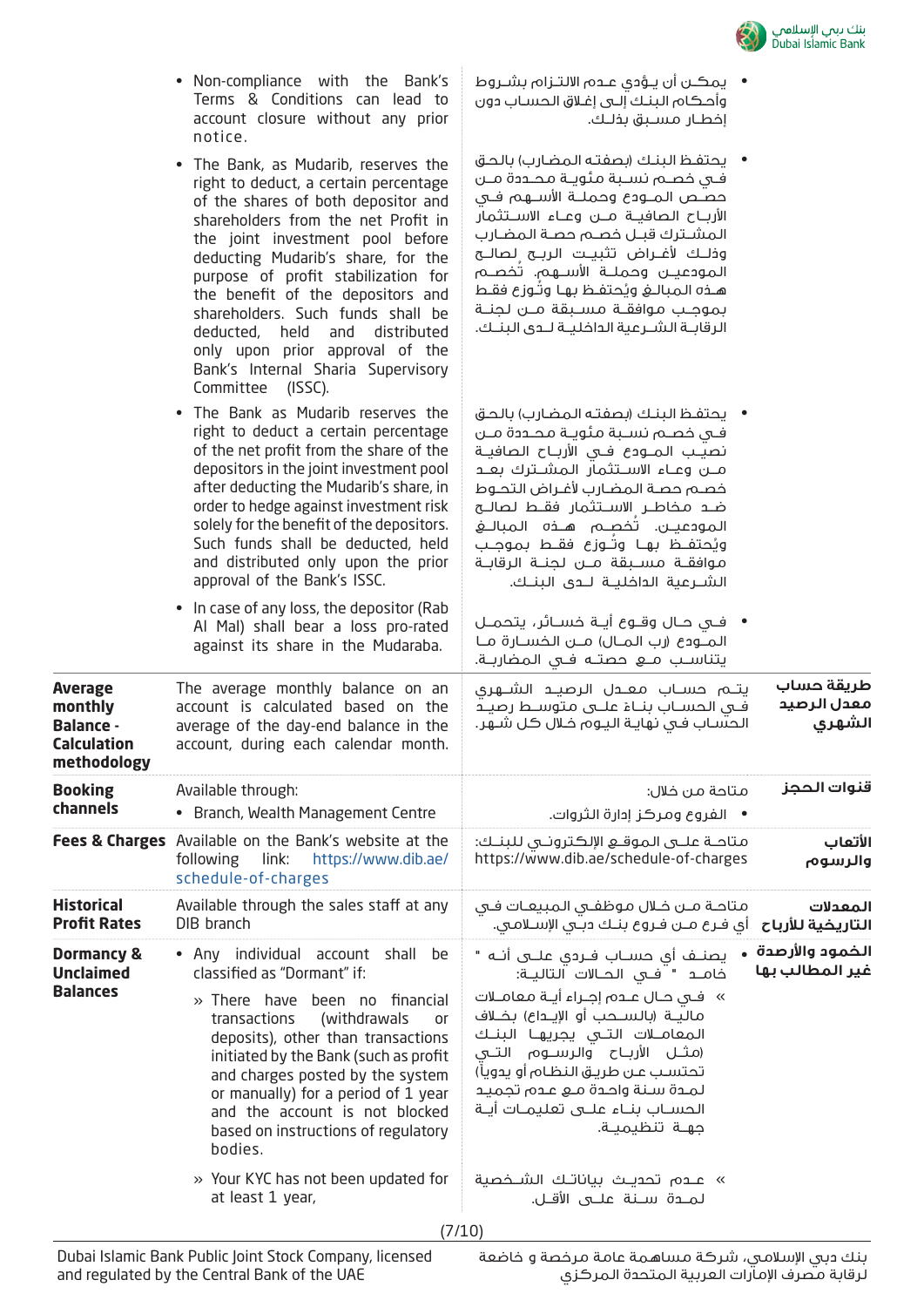

» عــدم تحديــث معلومــات هويتــك الإماراتيــة /جــواز ســفر لمــدة ســنة

» عــدم امتــلاك أصــول نشــطة لــدى

• بالنســبة للحســابات المصنفــة علــى أنهــا "خامــدة "، فإنــه بعــد مــرور 3 ســنوات و3 أشــهر (بعــد إرســال الإخطــار) مــن تاريــخ آخــر معاملــة (ماليــة أو غيــر ماليـة)، يتـم وضـع رصيـد الحسـاب تحـت فئــة "ســجل الحســابات الخامــدة " لــدى ً البنـك. عـلاوة علـى ذلـك، يعتبـر عنوانـك غيـر معـروف لـدى البنـك فـي حـال عـدم ردك علـى إخطـار البنـك بخصـوص إجـراء أيــة معاملــة خــلال 3 أشــهر مــن تاريــخ

• بالنســبة للحســابات المصنفــة علــى أنهـا "خامـدة "، فإنـه بعـد مرور 5 سـنوات مــن تاريــخ آخــر معاملــة (ماليــة أو غيــر ماليـة) يتـم تحويـل رصيـد الحسـاب إلـى "حســاب الأرصــدة غيــر المطالــب بهــا – الحســابات الخامــدة " لــدى المصــرف المركـزي. تُخصـم الرسـوم المسـتحقة (إن وجــدت) قبــل تحويــل صافــي مبلــغ الحســاب الخامــل إلــى المصــرف

المركــزي الإماراتــي.

علــى الأقــل.

البنــك.

الإخطــار.

- » Your EID/ Passport information has not been updated for at least 1 year, and
- » You do not have active assets with the Bank.
- For the accounts that are classified as "Dormant", at 3 years plus 3 months (after sending notification) from the date of the last transaction (financial or non-financial), account balance shall be placed under "Dormant Account Ledger" category at the Bank. Moreover, your address shall be considered as unknown if you did not respond to the Bank's notification by making a transactional action within 3 months of the notification.
- For the accounts that are classified as "Dormant", at 5 years from the date of the last transaction (financial or nonfinancial), account balance shall be transferred to the "Unclaimed Balances Account – Dormant Accounts" held with the Central Bank of the UAE. Due charges (if any) shall be deducted prior to transferring net amount of a dormant account to the Central Bank of the UAE.

| <b>Registering a</b><br><b>Complaint</b>                                      | For your convenience, you can contact<br>us easily through any of the following<br>channels:<br>• Phone Banking (+971 4 609 2222)<br>Any Branch<br>• Internet and Mobile Banking<br>• E-mail: Contactus@dib.ae<br>• Web Complaint Form<br>• Social Media                                                                                                                                                                         | تسهيلاً علـى المتعامليـن، يمكـن الاتصـال بنـا<br>بـكل سـهولة مـن خـلال أى مـن القنـوات الـتالية:<br>• الخدمات المصرفية الهاتفية (97146092222-).<br>•    أي من فروعنا.<br>الـخدمـات الـمـصـرفية عبـر الإنترنت أو<br>الهاتف المحمول.<br>عنوان البريد الإلكتروني: contactus@dib.ae<br>نموذج الشكاوي على شبكة الإنترنت.<br>• وسائل التواصل الاجتماعى.                                                                                                               | قيد الشكاوى                                              |
|-------------------------------------------------------------------------------|----------------------------------------------------------------------------------------------------------------------------------------------------------------------------------------------------------------------------------------------------------------------------------------------------------------------------------------------------------------------------------------------------------------------------------|-----------------------------------------------------------------------------------------------------------------------------------------------------------------------------------------------------------------------------------------------------------------------------------------------------------------------------------------------------------------------------------------------------------------------------------------------------------------|----------------------------------------------------------|
| <b>Updating</b><br>your Personal<br><b>Details</b>                            | In order to ensure that there is no<br>interruption in the services being provided<br>by the Bank, it is your responsibility to<br>ensure that your Personal Details in the<br>Bank's records are always updated such as<br>contact information, address, identification<br>documents, visa/residency renewals<br>along with other related documents. The<br>update of such information can be done<br>by visiting a DIB branch. | <b>تحديث بياناتك لل</b> ضمـان اسـتمرارية الــــخدمــات الـتــى يقدمهـا<br>البنــك بــلا توقــف، يجــب عليــك الاســتمرار<br>فـى التحديـث الدائــم لبياناتـك الشــخصية<br>المسجلة فى سجلات البنك مثل تفاصيل<br>الاتصــال والـعـنّــوان والـمســتنــدات الـثبـوتيــة<br>والتأشيرة/تأشــيرة الإقامــة مـــع تقديـــم<br>المســتندات الأخــري ذات الصلــة. يمكــن<br>تحديــث تلــك البيانــات مـــن خـــلال زيـــارة أي<br>فـرع مــن فـروع بنــك دبــى الإســلامـى. | الشخصية:                                                 |
| Difference<br>between<br><b>Islamic &amp;</b><br>conventional<br><b>Banks</b> | • Islamic Banks open Saving accounts<br>as Fund Manager under the Mudaraba<br>structure; however, the conventional<br>banks open Saving accounts as loan<br>on interest basis.                                                                                                                                                                                                                                                   | •     تفتــح الـبنــوك الإســلامـية حســابات توفيـر<br>بصفتهـا مـديــر صنـــدوق اســتثماري<br>بموجب نظام المضاربـة، إلا أن البنــوك<br>التقليدية تفتح حسابات التوفير علـى<br>أســـاس قـــروض بفوائـــد.                                                                                                                                                                                                                                                         | الفرق بين<br>البنوك<br>الإسلامية<br>والأخرى<br>التقليدية |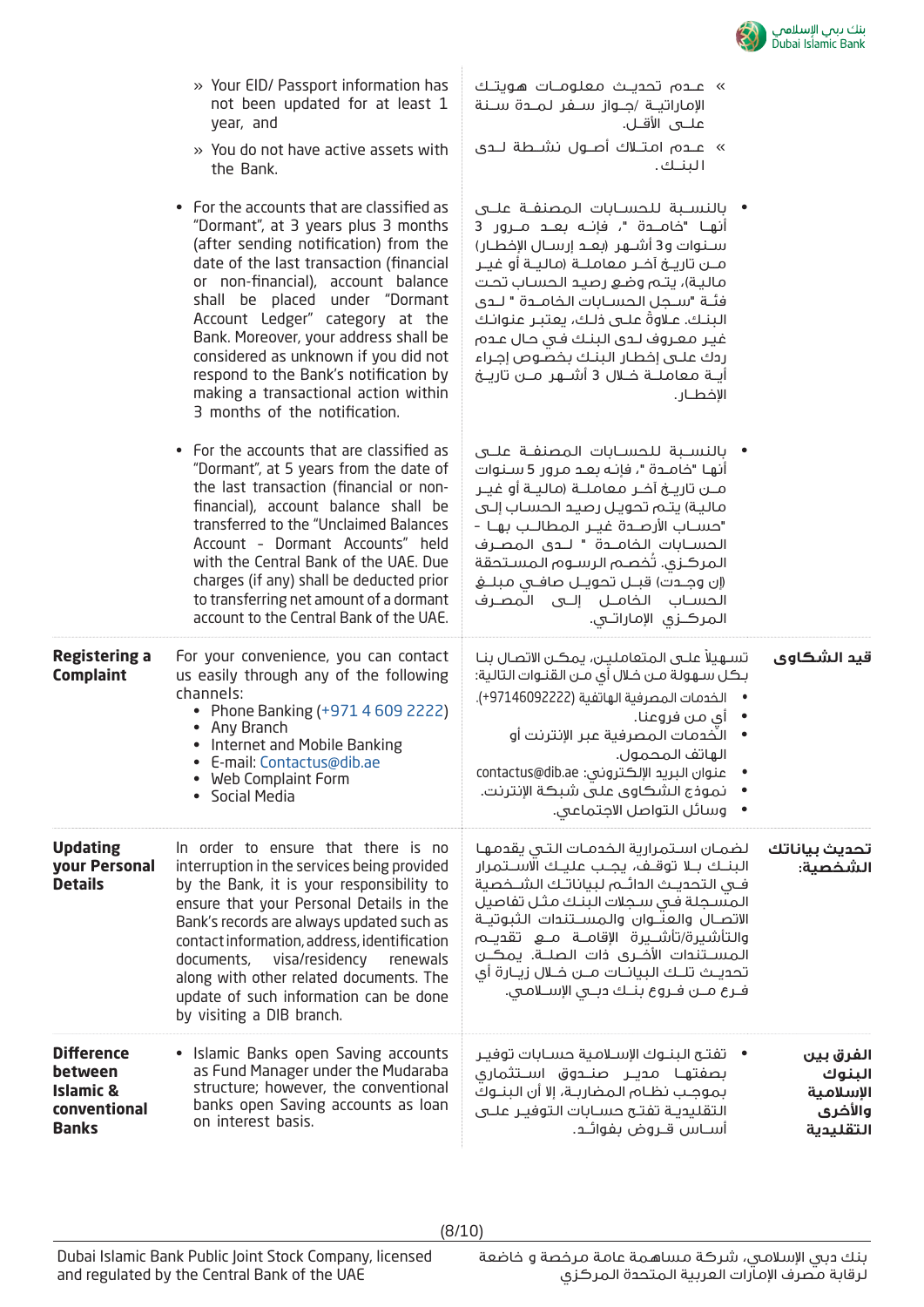

|                                                         | • Islamic banks cannot promise a fixed<br>profit rate to the depositors however<br>they can quote a historical profit rate<br>as profit indication. Actual profit will<br>be dependent on the performance<br>of Mudaraba. Conventional Banks<br>undertake a fixed interest rate which will<br>be given to the depositors in any case.<br>If Islamic bank does not earn profit on<br>$\bullet$<br>investments, it has made as Mudarib,<br>it will not be under obligation to<br>distribute any profits - on the other<br>hand, conventional banks, even if<br>they are not able to generate profit,<br>they will still be under obligation to<br>pay interest to the depositors.<br>In case of loss of investment amount<br>$\bullet$<br>not due to any breach, negligence or<br>misconduct on part of Islamic bank, the<br>Rab-al-Mal (depositors) will bear the<br>loss - However, in conventional banks,<br>even if they sustain any loss they will<br>still have to pay interest on deposits. | • لا تحــدد الـبنـــوك الإســـلامـية معــدل<br>أربـاح ثابـت للمودعيـن، ويمكنهـا مــع<br>ذلـك عـــرض معـــدل الأربــاح التاريخــى<br>كمعــدل استرشــادى للأربــاح. تعتمـــد<br>الأربــاح الـفعلـيــة عـلـــى أداء الـمضاربــة.<br>أمـا البنـوك التقليديـة فتتعهـد بتقديـم<br>معـدل فائـدة ثابـت للمودعيـن فـى أى<br>حــال مـــن الأحــوال.<br>•    إذا لـــم يحقـــق الـبـنــك الإســـلامــى أيــة أربــاح<br>مـــن الاســـتثمارات الـتـــى نفذهـــا بـصفتــه<br>مضـارب فـلا يڪــون مـلزمــأ بـتوزيــــو أي<br>أرباح. علـــى الـجانــب الأخــر، فــإن الـبنــوك<br>التقليديــة حتــى وإن كانــت غيــر قــادرةٍ<br>علـــى تحقيـــق أربـــاح لـكـنـهـــا تبقـــى<br>ملتزمـــة بـدفـــع فائـــدة إلــــى الـمـودعيـــن.<br>•    فــى حــال خســارة مـبـلـــفي الاســـتثمار دون<br>أن يڪــون ذلــك بـســبب أي إخــلال أو<br>إهمـال أو سـوء تصرف مـن جانـب البنـك<br>الإسلامي، فإن رب المـال (المـودع)<br>يتحمـل الخسـارة، أمـا البنـوك التقليدية<br>فيكــون عليهــا دفــع فائــدة للـمودعيــن<br>حتـــى وإن تحمـلــت أي خســـائر. |                                 |
|---------------------------------------------------------|--------------------------------------------------------------------------------------------------------------------------------------------------------------------------------------------------------------------------------------------------------------------------------------------------------------------------------------------------------------------------------------------------------------------------------------------------------------------------------------------------------------------------------------------------------------------------------------------------------------------------------------------------------------------------------------------------------------------------------------------------------------------------------------------------------------------------------------------------------------------------------------------------------------------------------------------------------------------------------------------------|------------------------------------------------------------------------------------------------------------------------------------------------------------------------------------------------------------------------------------------------------------------------------------------------------------------------------------------------------------------------------------------------------------------------------------------------------------------------------------------------------------------------------------------------------------------------------------------------------------------------------------------------------------------------------------------------------------------------------------------------------------------------------------------------------------------------------------------------------------------------------------------------------------------------------------------------------------------------------------------------------------------------------|---------------------------------|
| <b>Product</b><br>Comparisons/<br><b>Alternatives</b>   | This product is comparable to the<br>following deposit products. For more<br>details on the below products please<br>refer to DIB website.<br>- Saving Account.                                                                                                                                                                                                                                                                                                                                                                                                                                                                                                                                                                                                                                                                                                                                                                                                                                  | يمڪـن مقارنــة الـمنتــع مـــع منتجــات<br>مـــن التفاصيـــل حـــول الـمنتجــات التاليــة<br>فيرجـــى الرجـــوع إلــــى الــمـوقـــــــــــو الإلـكـترونـــــى<br>لبنــك دبــى الإســلامـى.<br>حساب التوفير.                                                                                                                                                                                                                                                                                                                                                                                                                                                                                                                                                                                                                                                                                                                                                                                                                 | المنتج<br>المقارنات/<br>البدائل |
| <b>Customer</b><br><b>Acknowledgement</b> understanding | I acknowledge the receipt of and<br>of<br>this<br>Key<br>Fact<br>Statement. I also acknowledge that I have<br>an understanding of the product/service<br>features, pricing, benefits, risks, fees<br>and Consumer's rights and obligations<br>as detailed in the Key Fact Statement. I<br>acknowledge and agree that the provision<br>of any banking services shall be at DIB's<br>discretion and subject to all applicable<br>terms and conditions of DIB Banking<br>Services General Terms and Conditions,<br>which may be revised from time to time.                                                                                                                                                                                                                                                                                                                                                                                                                                          | أقــر باســتلام بيــان الـحقائــق الأساســية<br>الماثـــل وبفهـــم مــحتـــواه. أقـــر أيضــأ بأننـــى<br>أعـــى مـزايــا الـمـنـتج/الـخــدمـــة والأســـعار<br>والمنافـع والمخاطـر والرسـوم المتعلقـة<br>بـه وكذلـك حقــوق الـمتعامــل والـتزامـاتــه<br>المبينــة بالتفصيــل فــى بيــان الحقائــق<br>الأساســــية . أقـــر وأوافـــق عـلــــي أن تقـــويـــم أي<br>خدمــات مـصرفيــة ســيـكـون وفقــأ لـتقديــر<br>بنك دبى الإسلامى وبما يخضع لكافة<br>الشـــروط أوالأحـــكـام الـمطبقــة اللـخدمــات<br>المصرفية لبنك دبى الإسلامى والشروط<br>والأحــكـام الـعامـــة الـتـــى يمـكــــن تعديلهــا<br>مـــن حيـــن لآخــر.                                                                                                                                                                                                                                                                                                                                                                                                | اقرار المتعامل                  |
| <b>Customer 1:</b>                                      |                                                                                                                                                                                                                                                                                                                                                                                                                                                                                                                                                                                                                                                                                                                                                                                                                                                                                                                                                                                                  |                                                                                                                                                                                                                                                                                                                                                                                                                                                                                                                                                                                                                                                                                                                                                                                                                                                                                                                                                                                                                              | المتعامل 1:                     |
| Date & Time                                             |                                                                                                                                                                                                                                                                                                                                                                                                                                                                                                                                                                                                                                                                                                                                                                                                                                                                                                                                                                                                  |                                                                                                                                                                                                                                                                                                                                                                                                                                                                                                                                                                                                                                                                                                                                                                                                                                                                                                                                                                                                                              | التاريخ والوقت                  |
| <b>Customer Name</b>                                    |                                                                                                                                                                                                                                                                                                                                                                                                                                                                                                                                                                                                                                                                                                                                                                                                                                                                                                                                                                                                  |                                                                                                                                                                                                                                                                                                                                                                                                                                                                                                                                                                                                                                                                                                                                                                                                                                                                                                                                                                                                                              | أسم المتعامل                    |
| EID/Passport No                                         |                                                                                                                                                                                                                                                                                                                                                                                                                                                                                                                                                                                                                                                                                                                                                                                                                                                                                                                                                                                                  | رقم بطاقة الهوية الإماراتية \ الجواز                                                                                                                                                                                                                                                                                                                                                                                                                                                                                                                                                                                                                                                                                                                                                                                                                                                                                                                                                                                         |                                 |
| <b>Customer Signature</b>                               |                                                                                                                                                                                                                                                                                                                                                                                                                                                                                                                                                                                                                                                                                                                                                                                                                                                                                                                                                                                                  |                                                                                                                                                                                                                                                                                                                                                                                                                                                                                                                                                                                                                                                                                                                                                                                                                                                                                                                                                                                                                              | توقيع المتعامل                  |
| <b>Customer 2:</b>                                      |                                                                                                                                                                                                                                                                                                                                                                                                                                                                                                                                                                                                                                                                                                                                                                                                                                                                                                                                                                                                  |                                                                                                                                                                                                                                                                                                                                                                                                                                                                                                                                                                                                                                                                                                                                                                                                                                                                                                                                                                                                                              | المتعامل 2:                     |
| Date & Time                                             |                                                                                                                                                                                                                                                                                                                                                                                                                                                                                                                                                                                                                                                                                                                                                                                                                                                                                                                                                                                                  |                                                                                                                                                                                                                                                                                                                                                                                                                                                                                                                                                                                                                                                                                                                                                                                                                                                                                                                                                                                                                              | التاريخ والوقت                  |
| <b>Customer Name</b>                                    |                                                                                                                                                                                                                                                                                                                                                                                                                                                                                                                                                                                                                                                                                                                                                                                                                                                                                                                                                                                                  |                                                                                                                                                                                                                                                                                                                                                                                                                                                                                                                                                                                                                                                                                                                                                                                                                                                                                                                                                                                                                              | أسم المتعامل                    |
| EID/Passport No                                         |                                                                                                                                                                                                                                                                                                                                                                                                                                                                                                                                                                                                                                                                                                                                                                                                                                                                                                                                                                                                  | رقم بطاقة الهوية الإماراتية \ الجواز                                                                                                                                                                                                                                                                                                                                                                                                                                                                                                                                                                                                                                                                                                                                                                                                                                                                                                                                                                                         |                                 |
| <b>Customer Signature</b>                               |                                                                                                                                                                                                                                                                                                                                                                                                                                                                                                                                                                                                                                                                                                                                                                                                                                                                                                                                                                                                  |                                                                                                                                                                                                                                                                                                                                                                                                                                                                                                                                                                                                                                                                                                                                                                                                                                                                                                                                                                                                                              | توقيع المتعامل                  |
|                                                         |                                                                                                                                                                                                                                                                                                                                                                                                                                                                                                                                                                                                                                                                                                                                                                                                                                                                                                                                                                                                  | (9/10)                                                                                                                                                                                                                                                                                                                                                                                                                                                                                                                                                                                                                                                                                                                                                                                                                                                                                                                                                                                                                       |                                 |

بنك دبي الإسلامي، شركة مساهمة عامة مرخصة و خاضعة